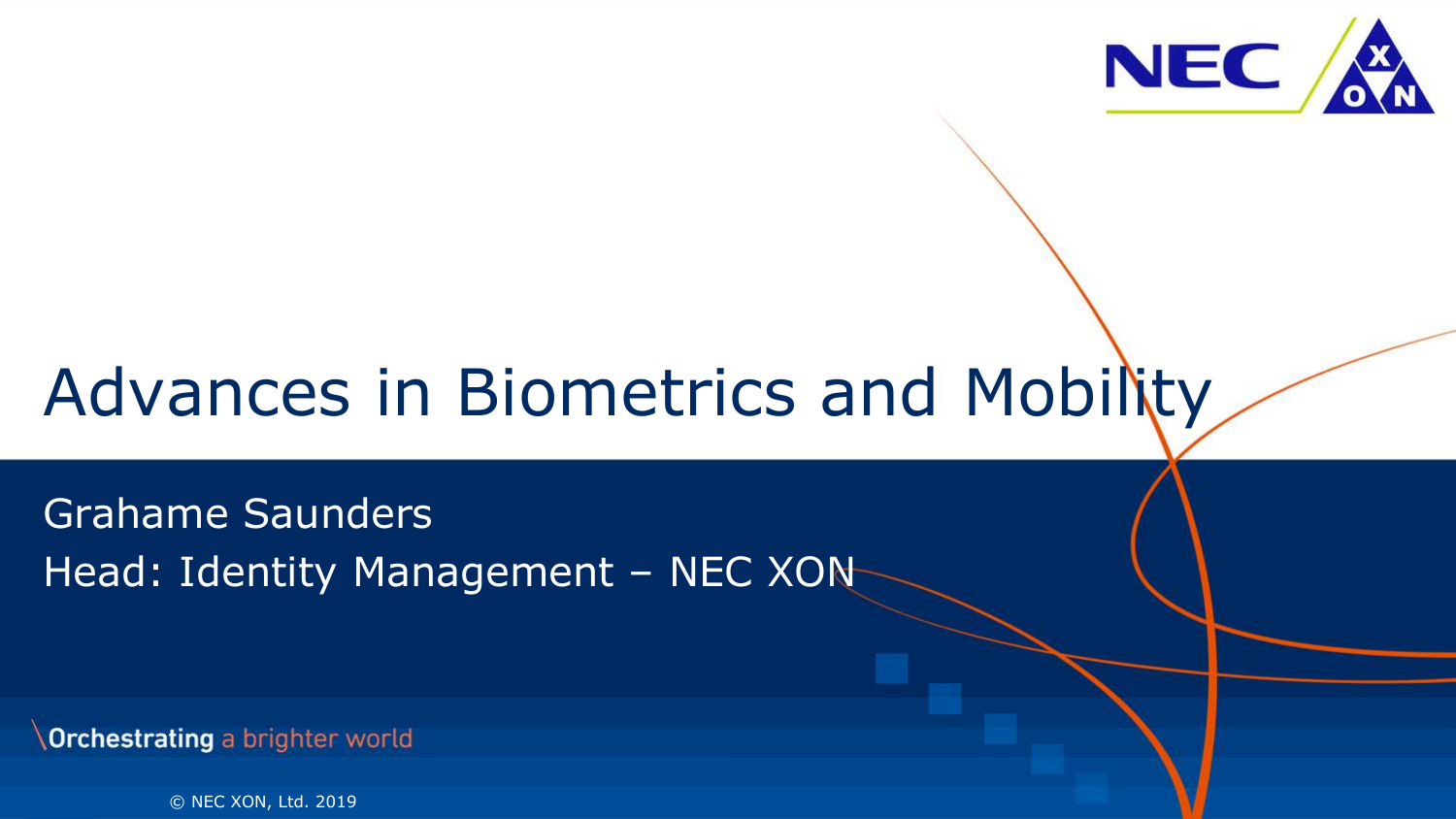## NEC Corporation



## **Provides Telecommunications and IT Solutions**

- Around  $110,000$  employees worldwide
- About **USD 26.5 billion** net sales
- **303** consolidated subsidiaries
- l Headquarters: **Tokyo, Japan**
- **120 years** of brand success
- **World's Top 100** Most Innovative Organizations

### **• Fortune Global 500** company

\*Data as of March 31, 2019 \*\* World's Top 100 Most Innovative Organizations for 2015 (Reuters)

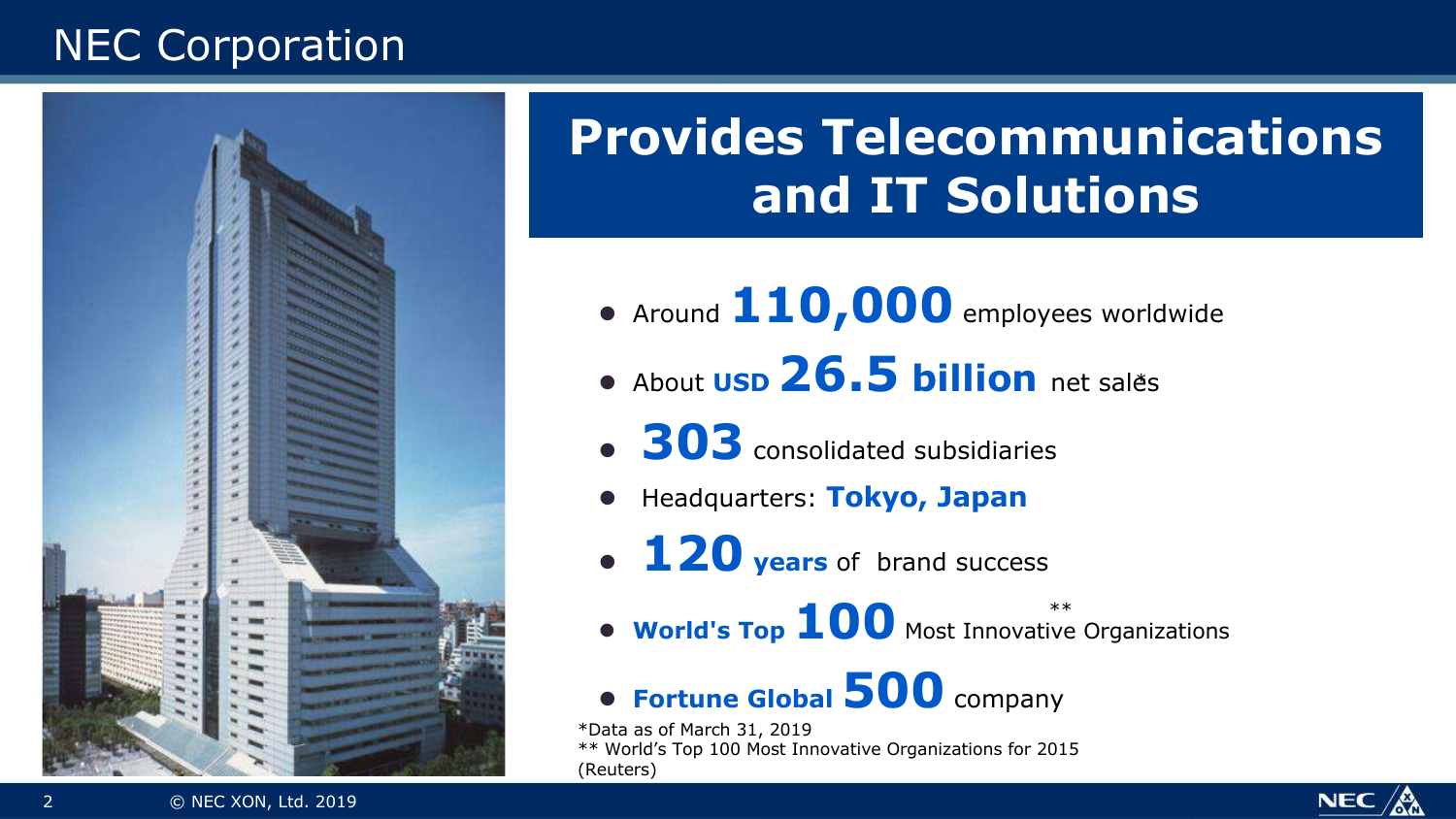### "Bio"(Life) "metrics" (to Measure)

- First used hundreds of years ago in business transactions
- ▌First systematic capture of hand images for recognition in 1858
- ▌Anthropometries, using detailed body measurements introduced in 1870, later found to be fallible and the systems collapsed
- ▌First fingerprint classification system using 10 fingerprints developed in 1892
- Push for first automated systems in 1969, United States mandated National Institute for Standards & Technology to analyse potential of automating identification techniques
- ▌Automated systems accuracy and applicability grew together with technological advancements
- ▌Today single systems capable of uniquely identifying persons across billions of sets of multi biometrics at high speeds

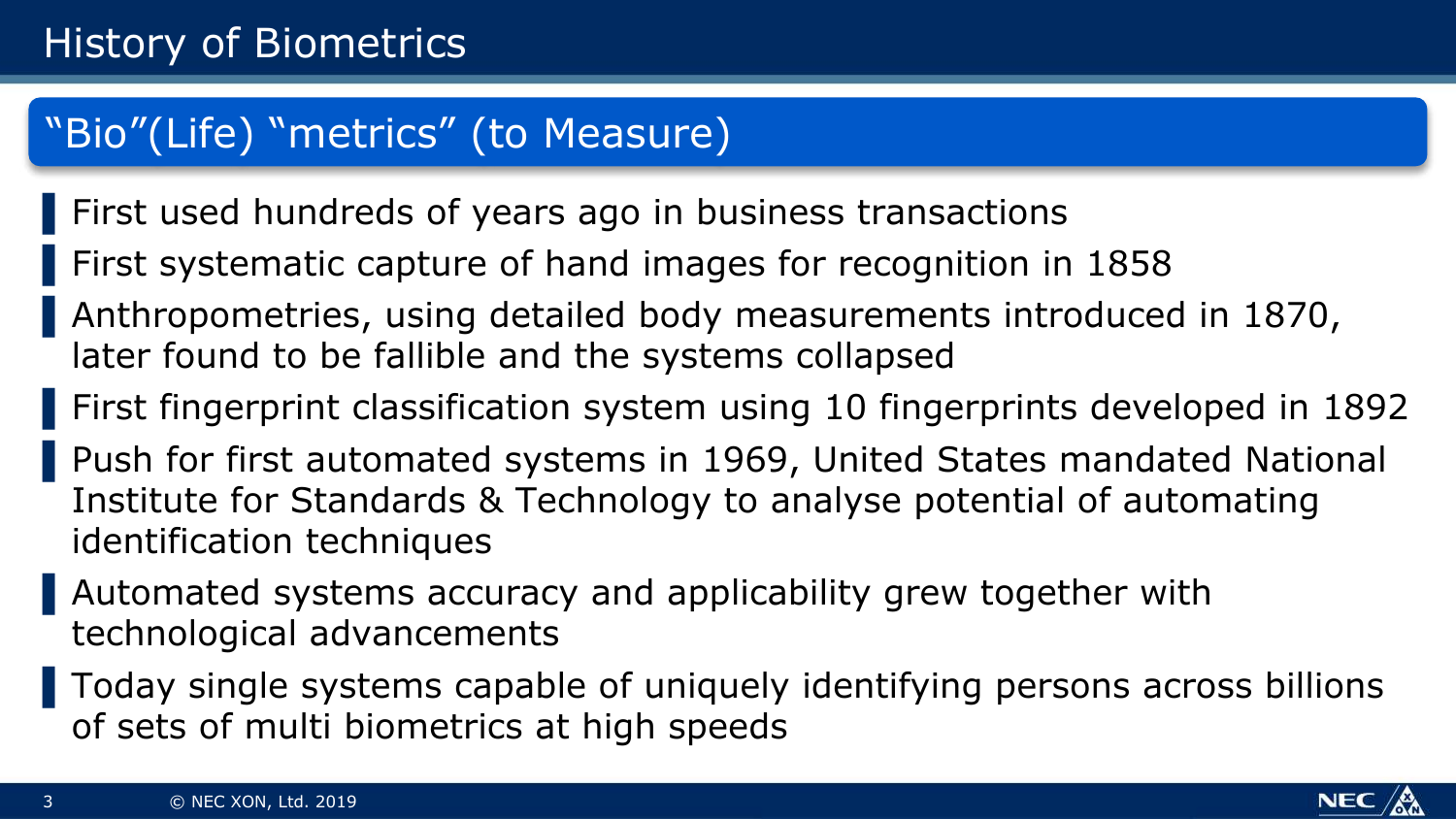#### **Initial Biometric Systems**

- **•** Initial Biometric systems focused only on fingerprint identification mostly in the Law Enforcement field
- Soon became apparent that parallel applications existed in the Civil Services and ultimately the Private Sector
- Ultimately fingerprint biometric identification systems became deployed in both Law Enforcement and Civil arenas
- As deployment and Research & Development progressed abilities to identify on different biometrics became more mainstream
- Abilities soon existed to verify and identify persons using not only fingerprints but also facial images, iris, retina, voice, DNA and other less known modes
- These abilities however existed in silos or on different subsystems

Capabilities in terms of accuracy and speed of processing on algorithms from different vendors on these disparate biometric systems soon became apparent and problematic to prove US Government mandated NIST as a result of the PATRIOT Act





"As a result of the PATRIOT Act, Congress has tasked NIST with a statutory mandate to develop and certify a highly accurate technology standard that shall include biometric identifiers."

**https://www.nist.gov/itl/iad/image-group**

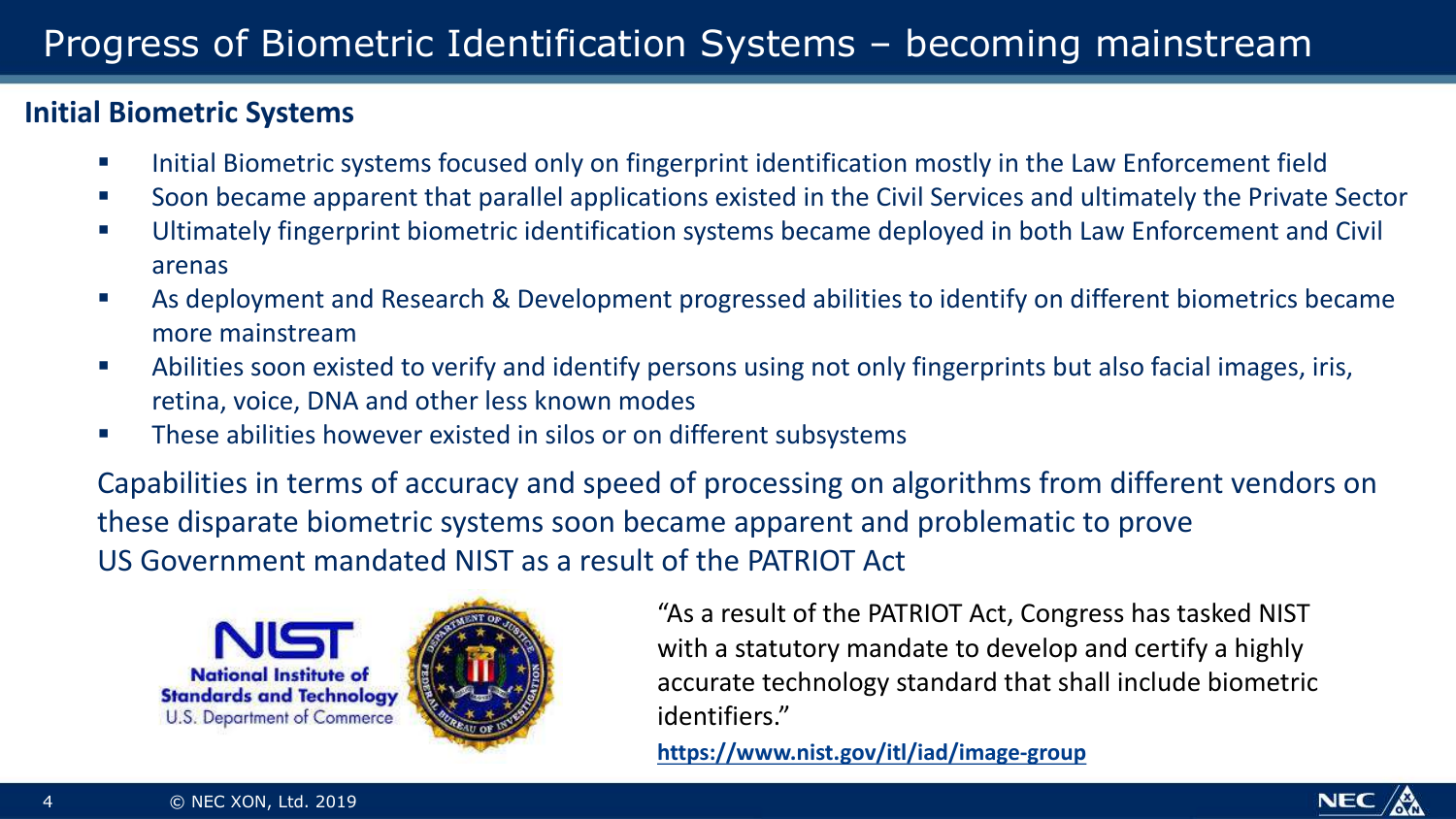#### **NIST Testing**

#### The US Government had many large scale biometric systems – with no independent efficacy tests on **the technology**

- In light of its mandate, NIST commenced with a multitude of tests
- **EXECOMM** Commencing with fingerprint identification as new biometric identification techniques became more mainstream new tests for these were included
- **EXECTE:** Tests are always independent and the results made publically available
- All large scale customers now use the NIST testing results as a benchmark for adjudicating potential vendors
- Standardisation of many components making up biometric systems are arranged by NIST

All mainstream biometric technology vendors algorithms are tested in the relevant NIST tests

#### **Face Recognition Vendor Test (FRVT)**

Performance of Face Identification Algorithms

NIST Interagency Report 8009





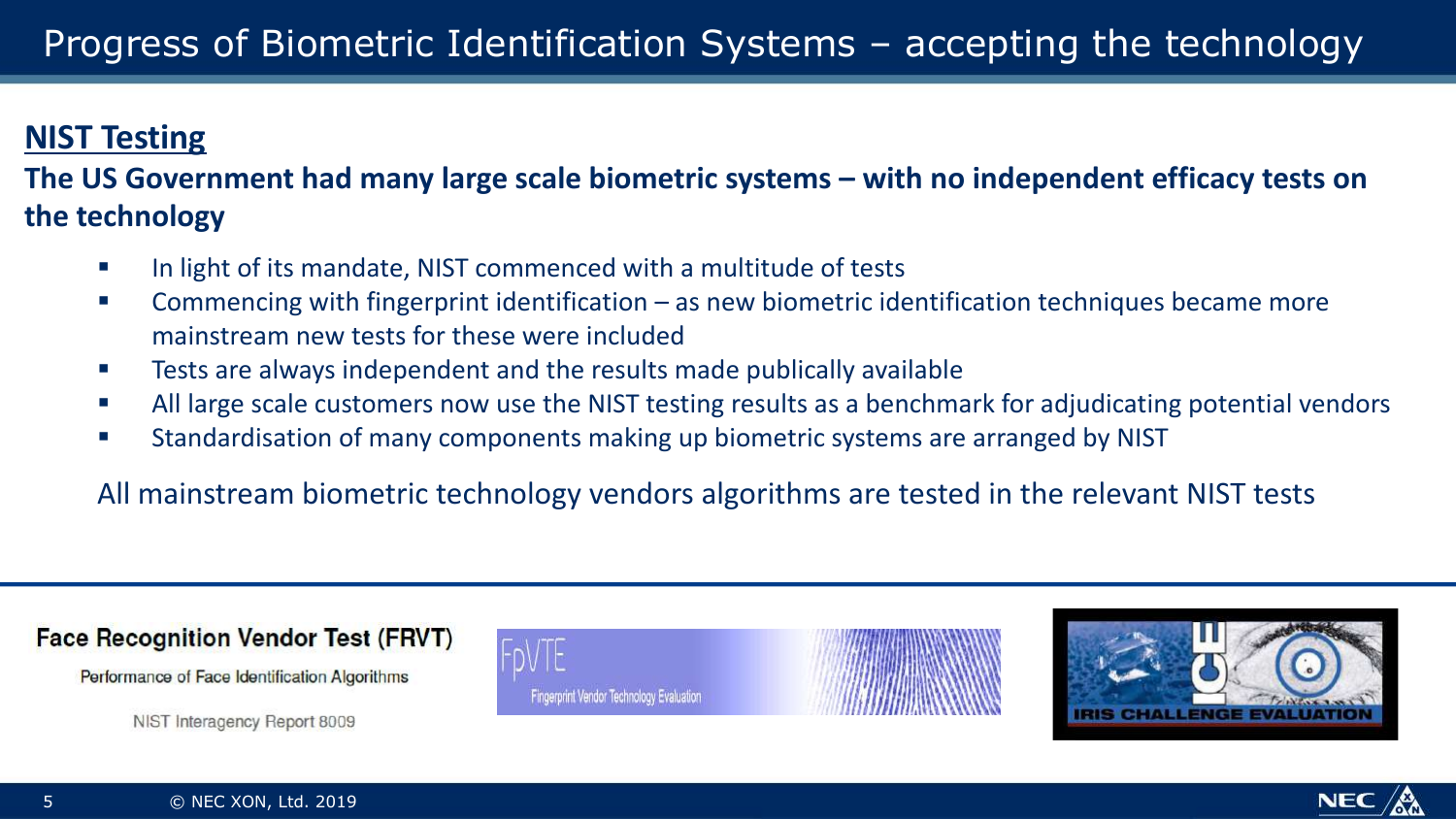## AFIS becoming ABIS

#### **Moving to Automated Biometric Identification Systems**

- § A few major factors initiated a move from single biometric identification systems to multi-biometric identification systems
	- § Increased requirements for large scale biometric systems more systems deployed
	- § Improvement in hardware and database processing abilities faster and more powerful systems
	- § Increased deployment and experience from the user and vendor side together with increased ability to manage such large systems – higher levels of experience in deployment and support
	- § Increased number of automated biometric identification systems vast numbers deployed across the world
	- Drive for higher accuracy fusion of biometrics in search and results
	- § Ability of algorithms for different biometrics to accurately and quickly identify
		- improvement across the different modalities
	- § NIST through its independent testing able to ratify the technologies technologies becoming more widely accepted

Fingerprint/ Palmprint Finger vein Face



O





Ear acoustic



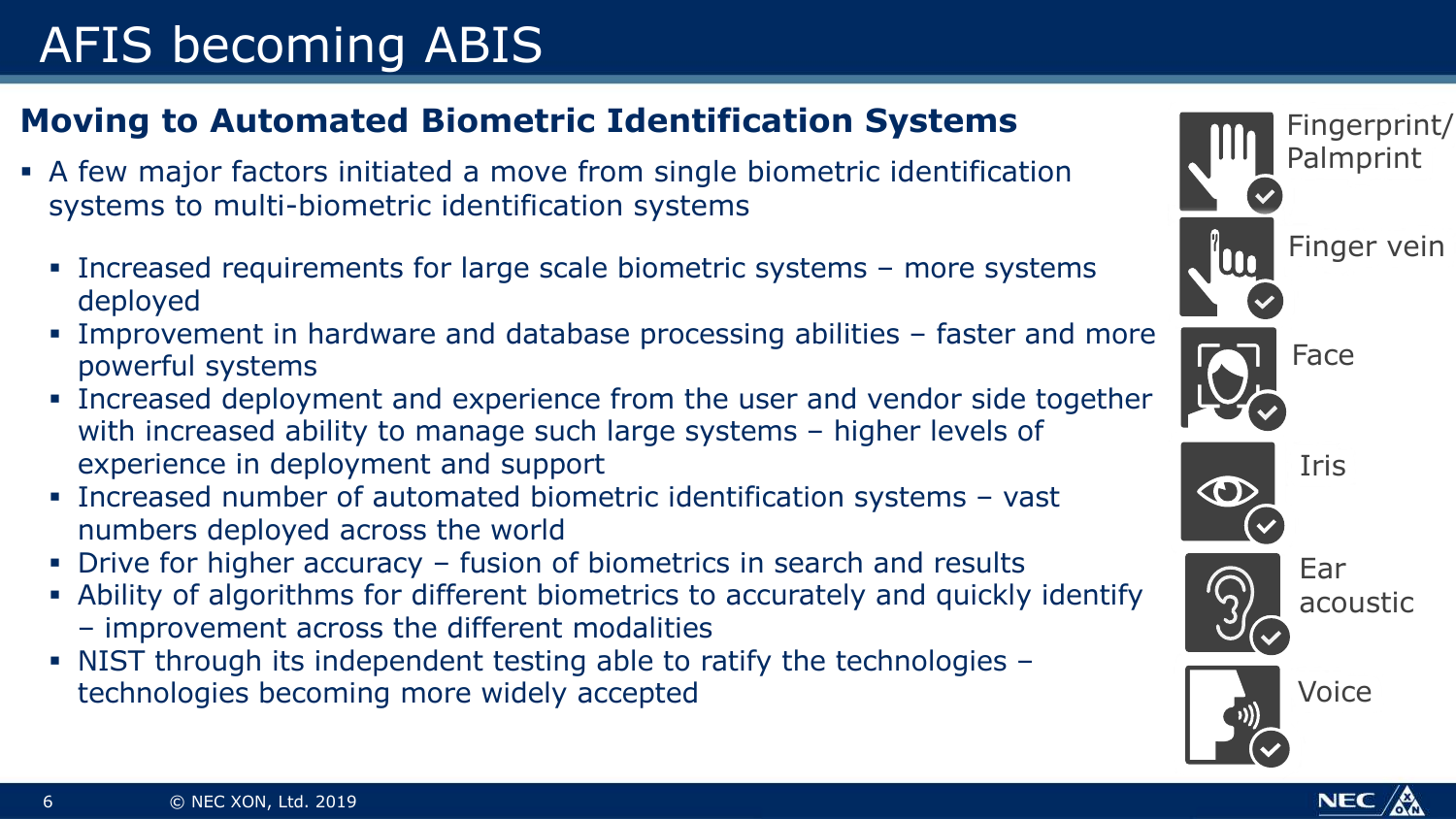## Accuracy and Biometric Modality Adoption

#### **Through mainstream adoption systems became larger, more complex & advanced**

While the use of AFIS systems and associated services became entrenched, the technology in terms of accuracy and processing speeds advanced. General IT technology advancements facilitated further advancement

"Between 2014 and 2018, facial recognition software got 20 times better" - NIST

- New use cases drove further entrenchment in every day life which in turn led to the progression of algorithmic advancement across a multitude of biometric modalities
- § Soon vendors brought disparate modality processing into single systems leading to a move from AFIS to ABIS or MBIS
- Drive for higher accuracy has brought about the use of fused technologies using multi biometrics
- § Processing multiple modalities within a single system brought fusion technologies to the fore the results leading to unsurpassed Biometric accuracy

Large scale adoption necessitated an evolvement towards mobility and portability

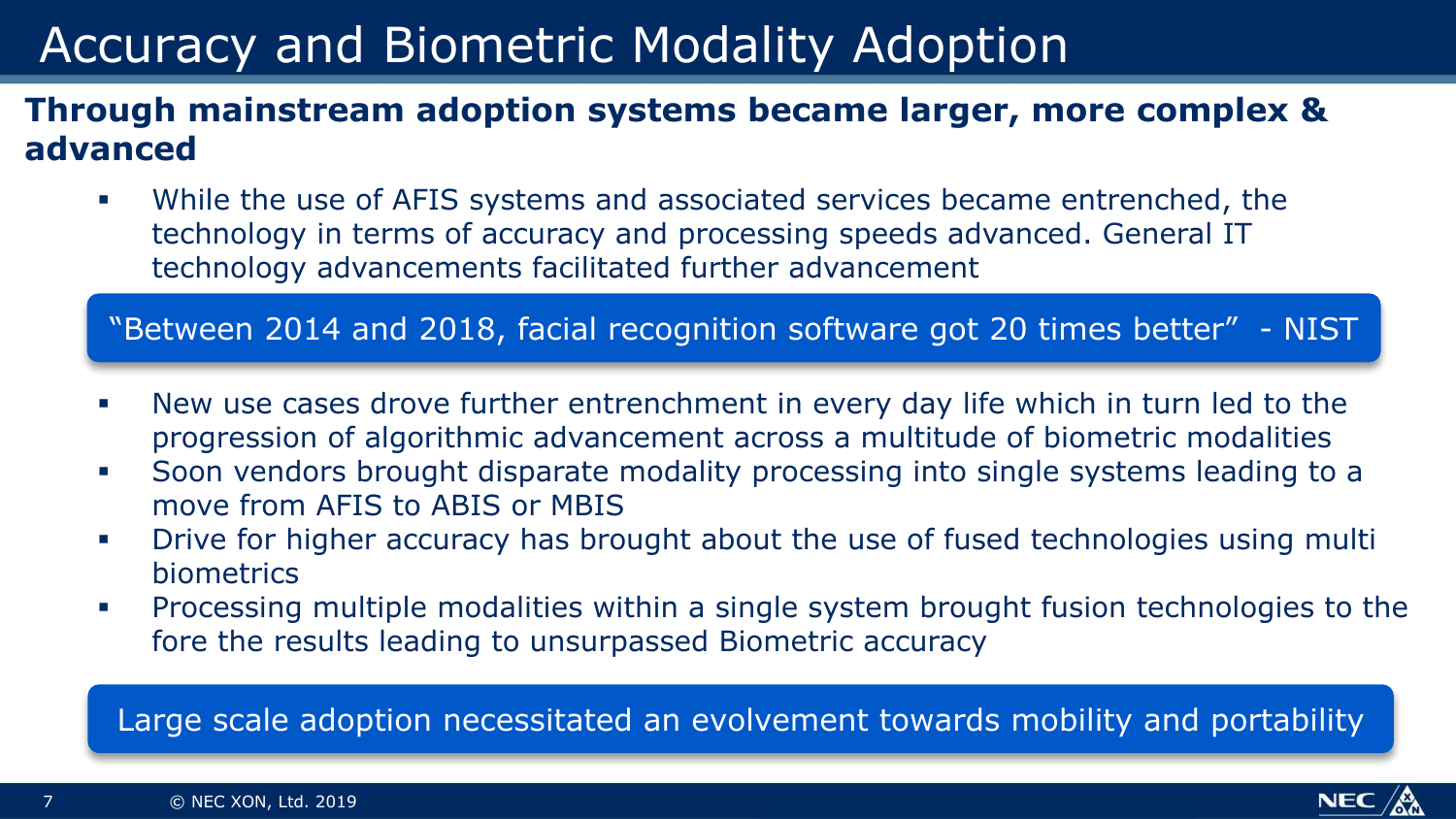## Biometrics & Mobility

#### **Challenges with Portability and Connectivity**

- § Traditional largescale registration projects were hamstrung:
	- § Connectivity across Africa has for the most part been limited
	- Large, heavy and often impractical Biometric take-on devices subject to failure often placed high risk and burden on process owners
	- Complex offline registration solutions often required

Challenges caused many countries execution of large ID projects to fail or acclaim only partial success

More than a Billion people in Africa remain mostly invisible, with no formal ID registration

#### **Elections, Social Services, Financial Inclusivity and the like struggle to be delivered**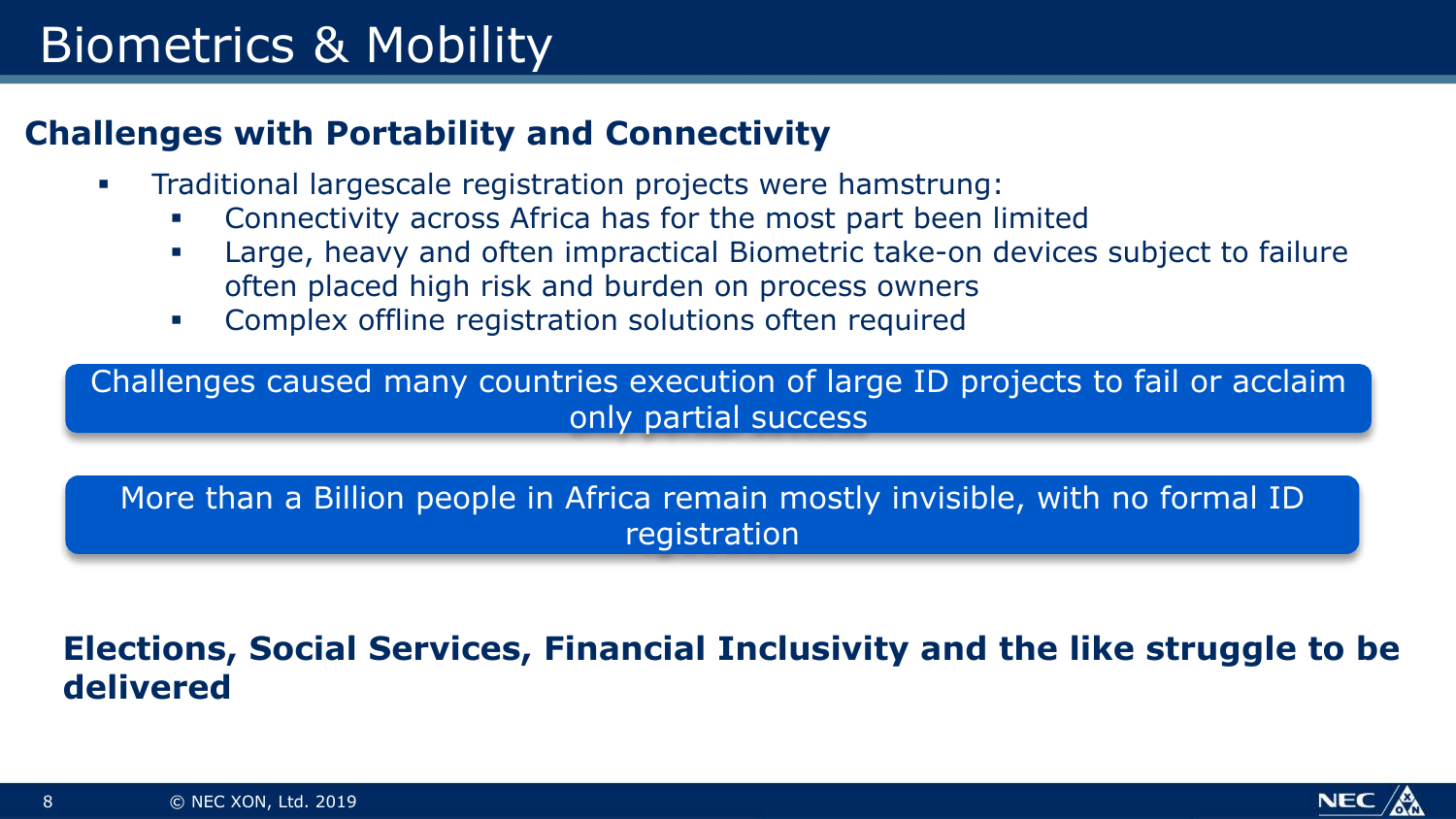## Mobility Advances

#### **Many Advances in Mobility since Increase in Popularity of Mobile Devices**

- § Mainstream Mobile device manufacturers devices have advanced significantly
- Connectivity across Africa has grown significantly

Strongest worldwide internet growth was reported in Africa, where the percentage of people using the Internet increased from just 2.1% in 2005 to 24.4% in 2018.

- § Biometric Take-on manufacturers have taken advantage of the advances in the Mobile Phone arena (smarter devices and larger networks)
- § New Snap-on devices for Mobile Phones and turn-key mobile biometric capturing devices have become common place
- Offline registration solutions are no longer complex
- Large scale registration exercises now possible using mobile devices
- § Standardisation using Service Orientated Architectures (SOA) has been widely adopted
- **Inter-connectivity using variety of mobile biometric capturing devices simplified and** common place

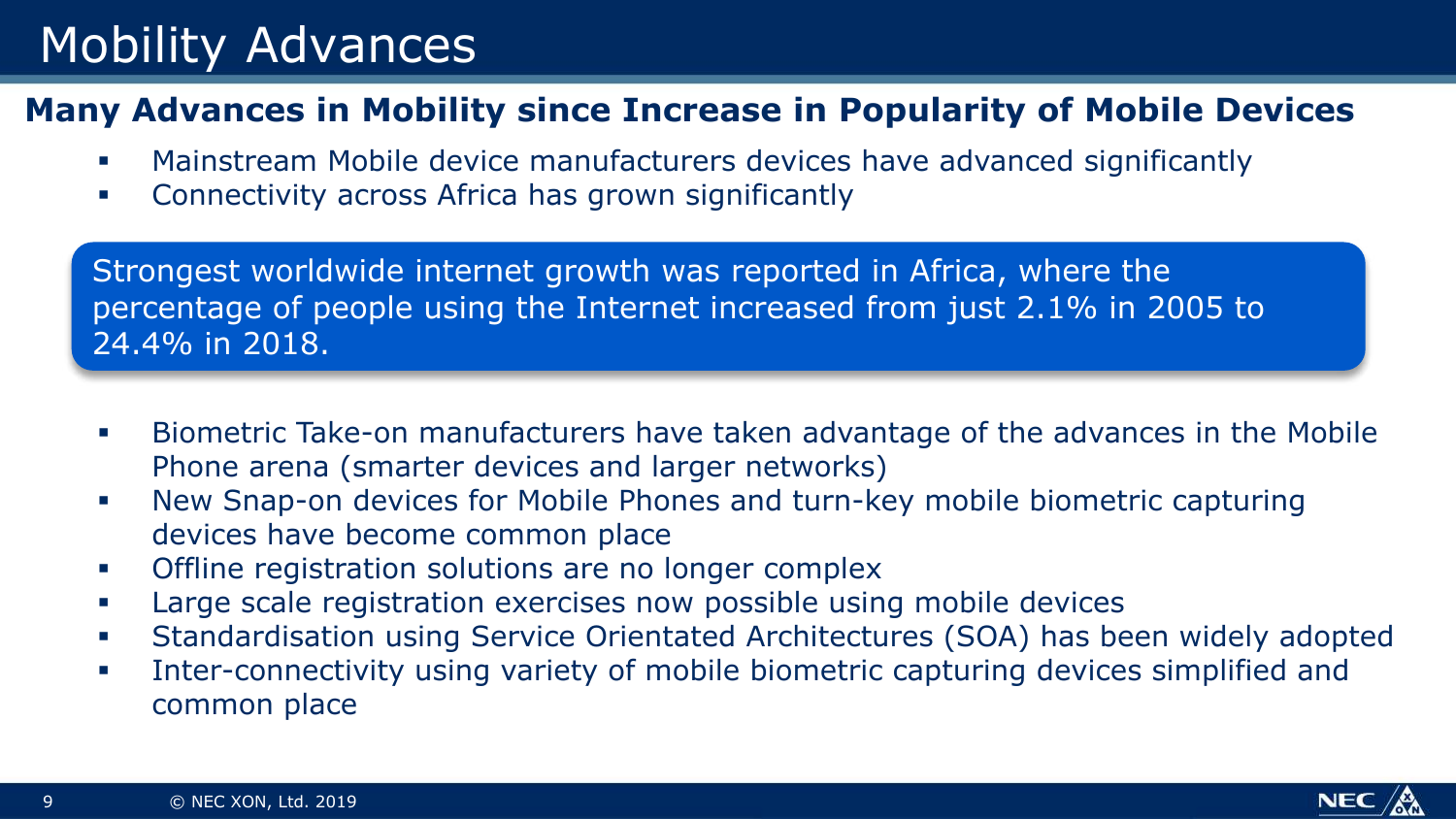## Results of Advances in Both Biometrics & Mobility

#### **The Perfect Storm has Arrived for the ID Inclusivity in Africa – Technologies are intersecting with the growing need**

- An urgent need exists to document citizens across Africa
- § Competition has driven down costs for National ID related technologies and Services
- § Biometric Vendors are more and more able to deliver services in a Public Private Partnership model
- § Revenue generation from the National ID Biometric systems is more viable
- **Likewise competition has drastically increased efficacy of Biometric solutions within the** National ID landscape
- § Mainstream adoption of Biometrics have created inward bound streams for biometric data collection. These allow for collection touchpoints from Government to Citizen, ensuring data collection and relevance across time.
- **•** Connectivity across Africa has grown significantly
- **Biometric collection devices have become cheap, mobile and more accessible**

#### Biometrics and Mobility are inextricably linked within the Africa context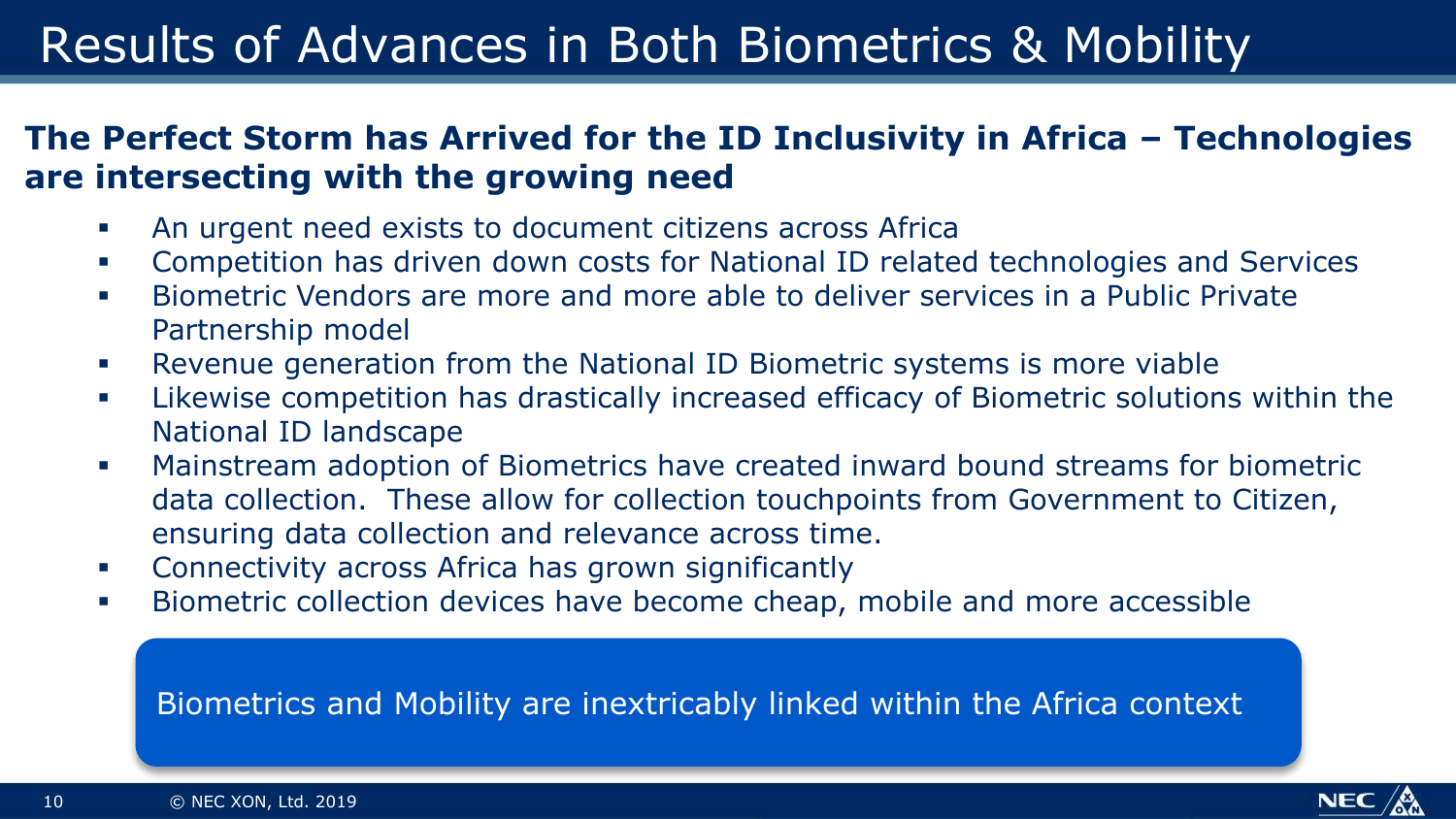# **\Orchestrating a brighter world**

NEC brings together and integrates technology and expertise to create the ICT-enabled society of tomorrow.

We collaborate closely with partners and customers around the world, orchestrating each project to ensure all its parts are fine-tuned to local needs.

Every day, our innovative solutions for society contribute to greater safety, security, efficiency and equality, and enable people to live brighter lives.